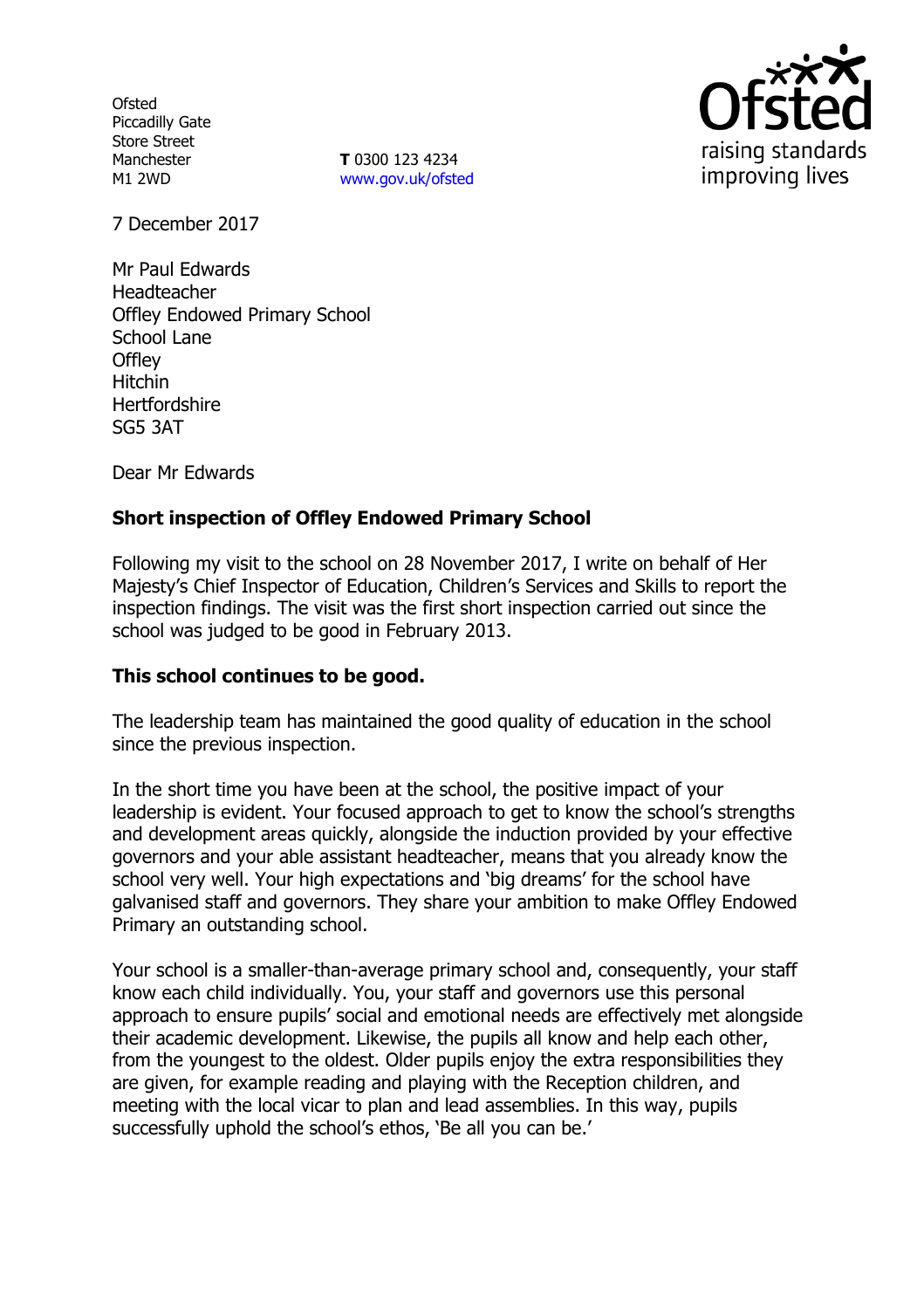Pupils talk about their school with enthusiasm and pride. They get off to a good start in the high-quality early years provision and, throughout their time at school, appreciate that you and your staff provide 'lots of interesting things to do'. The school's Christian ethos contributes very well to pupils' spiritual, moral, social and cultural development and is at the heart of everything the school does. Values such as honesty, respect, forgiveness, care and love are woven into every aspect of the school's work. Pupils understand that such qualities will enable them to become caring and responsible adults in the future. They told me that living out the school's values is important as it 'will help us to grow up to be good citizens'.

You have quickly gained the trust and respect of parents as an effective leader. Almost all parents who responded to Ofsted's online questionnaire, Parent View, were full of praise for the quality of education that their children are receiving. They appreciate the 'kindness and respect' shown by teachers, the 'very friendly and caring' attitude of pupils towards each other and the 'brilliant' progress their children are making.

In the previous inspection, writing and mathematics were identified as areas to develop. Senior and middle leaders have provided training for staff which has led to improvements in the teaching of these subjects. In the early years, there are many opportunities for children to mark-make and develop their early writing. Across all classes in key stage 1 and key stage 2, pupils are now writing extensively in all subjects as seen in the written work in their books. Teachers expect pupils to use what they learn in literacy when writing in other subjects. Consequently, because of this, pupils respond by consistently producing the same high-quality writing in all their books. You, leaders and governors are not complacent and recognise that while standards of attainment in writing are strong, more can be achieved. You acknowledge that the most able pupils in key stage 1 are not always challenged to reach their potential in literacy lessons and that expectations of what these pupils can achieve should be raised.

In mathematics, leaders have ensured that staff have higher expectations and there is now a more consistent teaching approach across the school. Work in pupils' books shows that across all year groups there is an emphasis on securing basic mathematical skills and then using these to solve mathematical problems across a range of subjects. The most recent pupil-assessment information for 2017 shows that at the end of Year 6, pupils made strong progress in mathematics and that standards are now at least in line with the national average.

### **Safeguarding is effective.**

Leaders and governors place a high priority on all aspects of safeguarding and this is ensuring that arrangements are fit for purpose. Thorough checks are made to ensure that all staff and volunteers are suitable to work with children. These are routinely monitored by governors to confirm they follow statutory guidance. Together with the other designated safeguarding leads, you promote a strong culture of vigilance. Staff and governors receive regular training to ensure that they have an up-to-date understanding of the vulnerabilities faced by pupils. Staff and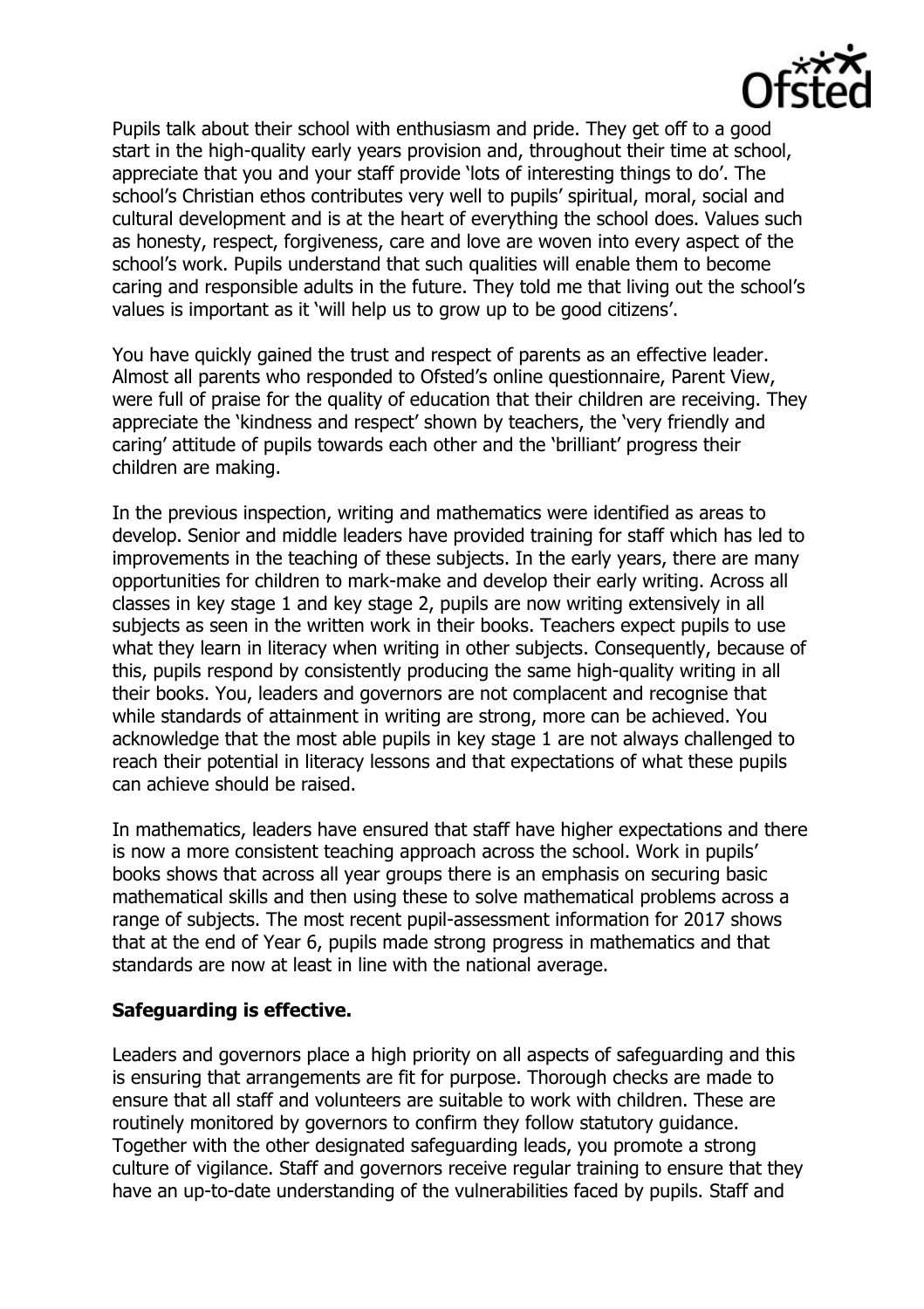

governors understand that the safety of pupils is everybody's responsibility. You work closely with other professionals and services to ensure that children and families receive timely and effective support.

Pupils told me that they are well looked after in school. They feel safe in school and know how to keep themselves safe in a variety of situations, including when online. Pupils say that there is no bullying in the school and they can talk to the adults in the school if they have any concerns. Parents who completed the online questionnaire overwhelmingly stated that their children are happy and safe in school.

# **Inspection findings**

- $\blacksquare$  In order to check whether the school remains good, I followed a number of lines of enquiry. I considered the quality of teaching and learning in key stage 1, and the progress pupils are making. This is because published data shows that pupils' achievement is more positive in key stage 2. In 2017, pupils in key stage 1 attained below the national average in reading and writing.
- Inspection evidence shows that most pupils are progressing well across all subjects as a result of teachers' thorough planning, good subject knowledge, and effective teaching. Teaching assistants are deployed well, and use their considerable skills effectively to support pupils and encourage them to work independently. Pupils enjoy learning and they work with sustained concentration. Pupils welcome the frequent and specific feedback from teachers. They act promptly on the guidance they receive and use this to improve their work.
- The work in pupils' books, displays around the school, and the school's assessment information indicate that the quality of teaching is effective over time. You are aware that the most able pupils are not always sufficiently challenged in their writing tasks. This is already a priority in your improvement plans and you and your leaders are currently leading actions to improve the outcomes of this group of pupils.
- Another line of enquiry focused on how effectively phonics is taught, and if pupils make good enough progress in this area from their starting points. The published data shows that the proportion of pupils that reach the expected standard in the Year 1 phonics check has been increasing for the last three years. I was interested to see what actions you have taken to sustain these more positive outcomes for your pupils.
- Leaders have rightly taken effective action to tackle the previous weaknesses in phonics teaching. Teachers now deliver a well-planned and structured approach in lessons. Pupils' progress is closely tracked and targeted support put in place for those pupils who show signs of having difficulty learning phonics. Pupils enjoy reading and use their knowledge of phonics effectively to help them to work out unfamiliar words. Teachers provide pupils with many opportunities to practise and develop these skills further. As a result, pupils' attainment in phonics has improved and in 2017 was in line with the national average.
- **Finally, I looked at how leaders monitor the quality of teaching across all subjects**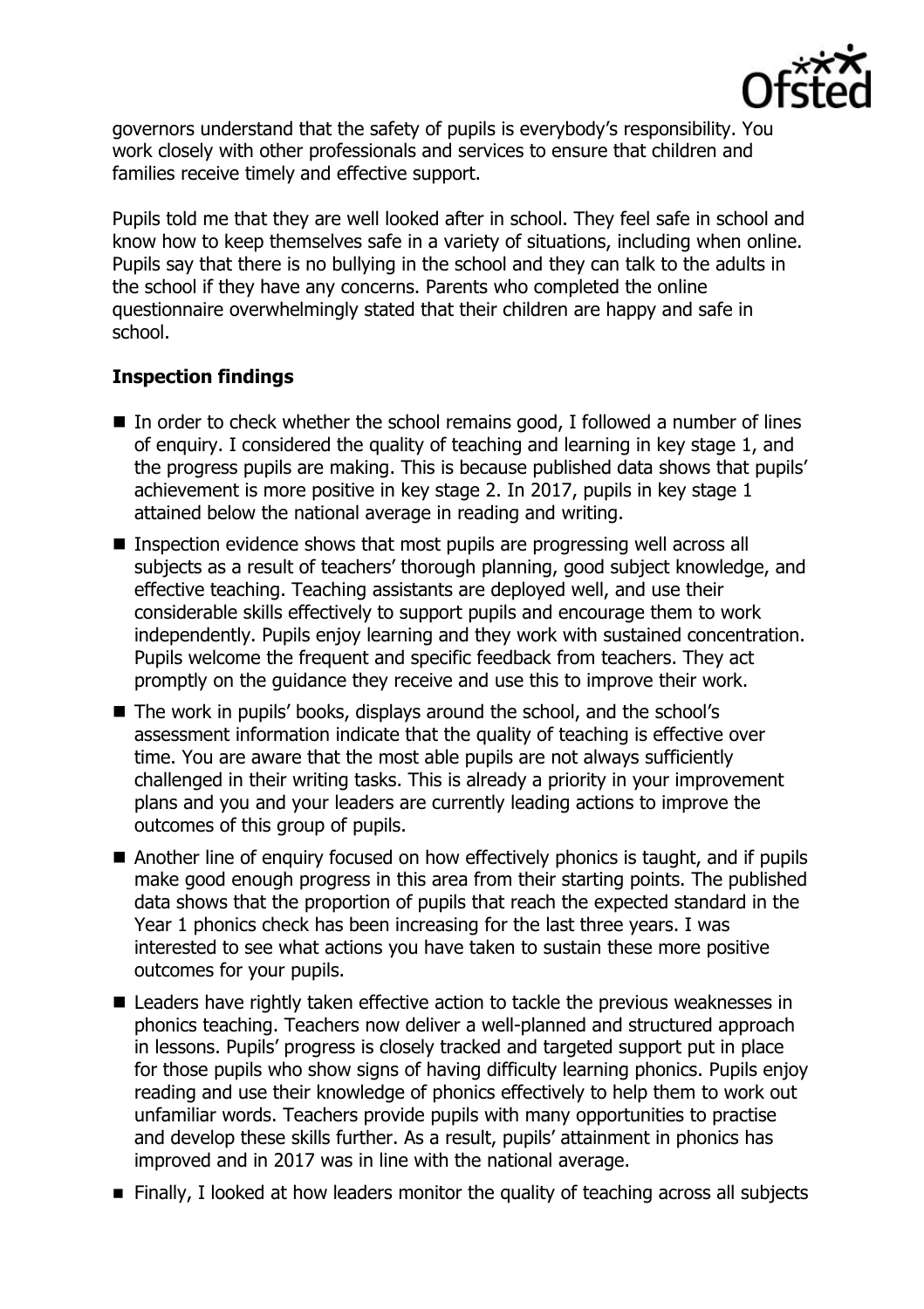

to ensure that pupils achieve well. I met with a group of your subject leaders to gather evidence about teaching and learning in their subjects. This was not limited to English and mathematics because effective schools ensure that pupils make consistently good progress in a wide range of subjects.

- Your subject leaders are confident and knowledgeable. They check the quality of teaching in their subjects rigorously and in many different ways. This includes observing lessons, scrutinising teachers' plans, talking to pupils and looking at pupils' workbooks. Governors hold subject leaders to account by meeting regularly with them to discuss pupils' outcomes, strengths in the teaching of their subject and areas to improve.
- **Pupils have access to a wide range of enriching curriculum opportunities. They** learn to play musical instruments, engage readily in concerts and other musical events; they take up a wide range of sporting activities and participate in competitive events; they learn a foreign language and they use technology proficiently and safely. As a result, pupils enjoy a broad and engaging curriculum and achieve well across all subjects.

# **Next steps for the school**

Leaders and those responsible for governance should ensure that:

 $\blacksquare$  a greater proportion of the most able pupils in key stage 1 are challenged enough to achieve the greater depth in writing they are capable of.

I am copying this letter to the chair of the governing body, the director of education for the Diocese of St Albans, the regional schools commissioner and the director of children's services for Hertfordshire. This letter will be published on the Ofsted website.

Yours sincerely

Fiona Webb **Her Majesty's Inspector**

### **Information about the inspection**

Meetings were held with you and your assistant headteacher, the special educational needs coordinator and subject leaders. I also met with governors, including the vice-chair of the governing body. I spoke to the school's effectiveness adviser on the telephone about how the local authority supports the school.

You and I discussed the lines of enquiry for this inspection, the school's internal evaluation of its performance, plans for future improvement, and information about current pupils' progress and attainment.